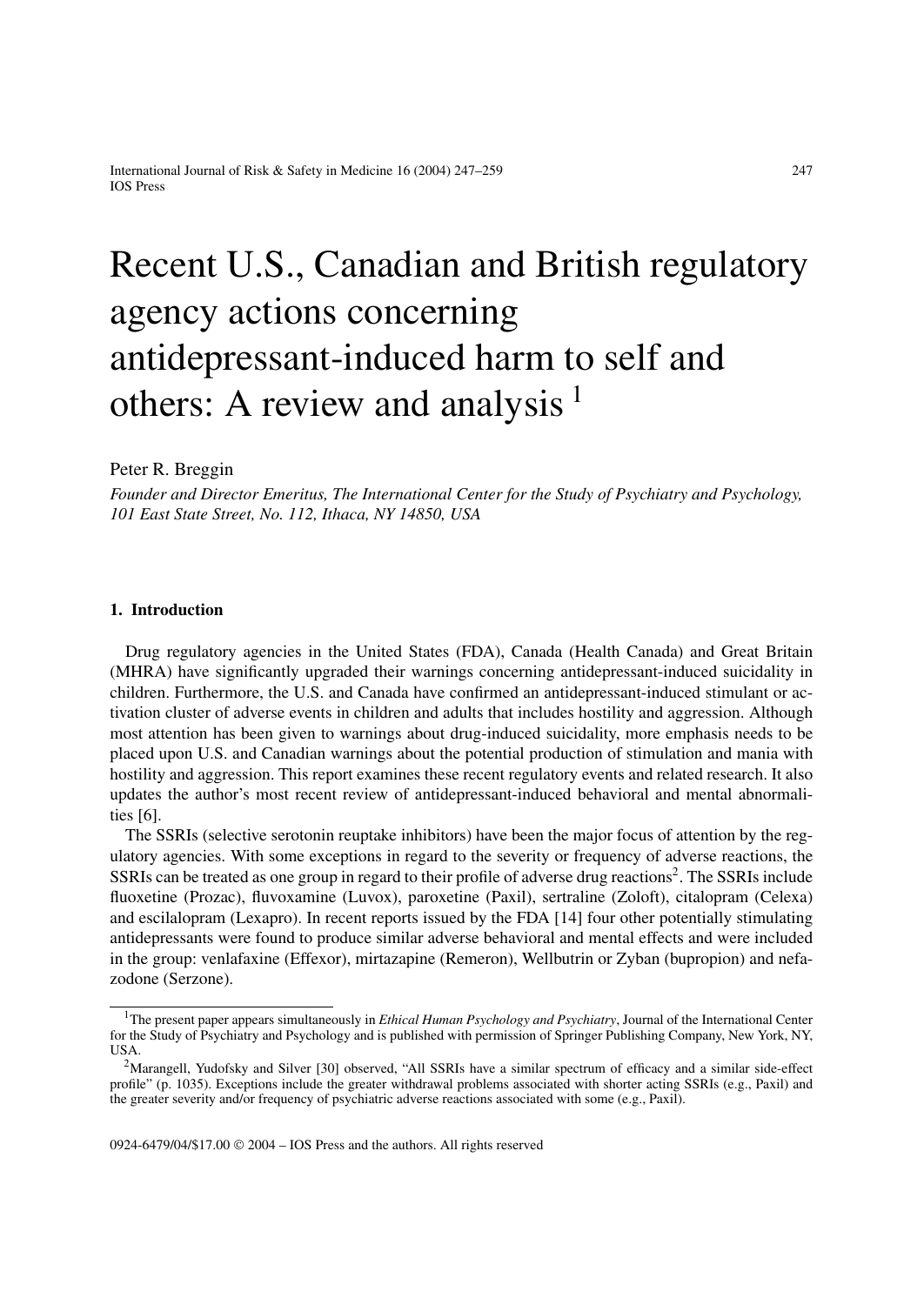## **2. Recent research findings**

### *2.1. Healy reevaluation of SSRI clinical trials for Paxil-induced suicidality and violence*

## *2.1.1. Suicide and suicidal acts*

Healy and Whitaker [21] reviewed all available meta-analyses, epidemiological studies and randomized controlled trials (RCTs) to determine if SSRI antidepressants increase the rate of suicide and suicidal acts. In one analysis, they pooled the data previously obtained from the FDA database for antidepressants [25–27]. For all SSRIs, suicides and suicide attempts occurred in 1.53% of patients and for placebo they occurred in 0.47% of patients. The odds ratio for a completed suicide while taking an SSRI antidepressant (including venlafaxine) compared to placebo was 2.46. The odds ratio for suicidal acts was 2.22 compared to placebo. In comparing all of the new antidepressants to placebo, the odds ratio for a suicide was 4.40 ( $p = 0.0125$ ) and the odds ratio for suicidal acts was 2.39 ( $p \le 0.0001$ ). All of the newer antidepressants had higher percentage of suicide and suicidality than placebo: sertraline (0.44%/0.25%), paroxetine (1.52%/0.54%), nefazodone (0.60%/0.11%), mirtazapine (1.53%/0.61%), citalopram (2.38%/1.59%), fluoxetine (0.91%/0%) and venlafaxine (1.40%/0.41%). The relative risk of suicidal acts was statistically significant for sertraline, paroxetine and fluoxetine compared to placebo. For bupropion there were three suicides in the treatment group and none in the placebo group, and no data on suicide attempts.

Healy and Whitaker [21] also re-evaluated epidemiological studies from the United Kingdom. They found increased rates of suicide and suicidal behavior on SSRI antidepressants.

In a letter to the FDA Healy [20] reviewed all available Paxil (British trade name Seroxat) controlled clinical trials for SSRIs for children and teenagers. In Protocol 329 (1993-late 95/early 1996) Paxil was ineffective in children. According to Healy, "The results in terms of hazards were also conclusive; Seroxat/Paxil had a statistically significant excess of suicidal acts compared to comparators" (p. 5). There were five suicidal acts among 93 drug-treated children, none among 89 children on placebo, and one among 184 children on placebo or imipramine. "Furthermore roughly 10% of the children had psychiatric side effects on Seroxat/Paxil, which is particularly significant against a background of failure to demonstrate that the drug worked" (p. 5).

Healy pointed out, "In the published version of 329 [24], suicidality disappears under a carpet of emotional lability" (p. 5). After Protocol 329 was disclosed on British television (Panorama), the MHRA obtained the suicide data hidden under the term "emotional lability", leading the agency to issue its first warning about Paxil.

Healy also reported that other protocols that may have been even more negative than Protocol 329 (e.g., Protocols 377, 511, and 716) were never made available to regulatory agencies or published. He found a systematic attempt by the manufacturer GlaxoSmithKline to hide the risk of suicide by recoding suicidal behavior as emotional lability.

Healy pooled all available data from controlled clinical trials for the treatment of depression in children involving several SSRIs (Paxil, Zoloft, Celexa, and Prozac). He reviewed 931 depressed children treated with SSRIs and 811 treated with placebo. There were 52 suicidal *acts* on SSRIs compared to 18 on placebo for a comparative rate of 5.6% versus 2.2%. The odds ratio was 2.51 ( $p = 0.000899$ ).

Healy also pooled data from clinical trials for the treatment of anxiety in children. There were 10 suicidal acts among 638 anxious patients treated with SSRIs and one among 562 taking placebo. The comparative rates were 1.6% versus 0.18% for an odds ratio of 11.31 ( $p = 0.0156$ ).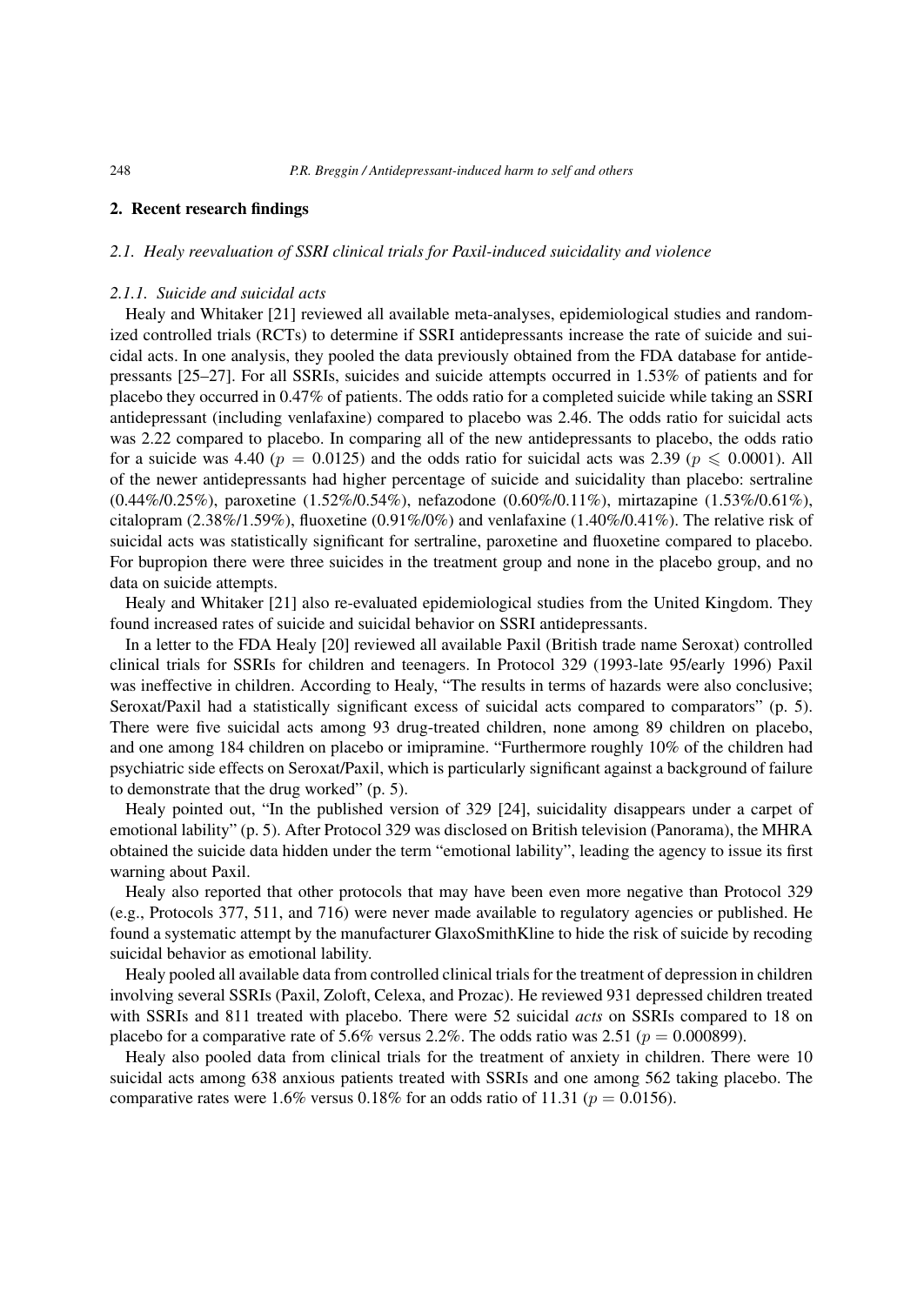When the depressed and anxious pediatric patients were combined, there was a 4% rate of suicidal acts in the treated group and 1.4% in the placebo group. The relative risk for suicidal acts among the children was 2.9 times greater for SSRIs.

Healy found "While the rate of suicidal acts is higher in pediatric trials of depression, the relationship between active treatment and placebo is the same in both adult and pediatric groups" (p. 9). In addition, the rate in children increased from the 6–12 age group to the teenage years, indicating that the problem worsened with age.

#### *2.1.2. Aggressive acts*

In Protocol 329 and other Paxil pediatric studies Healy [20] found that "aggressive events appear under the heading of hostility, a term that covers homicidal acts, homicidal ideation and aggressive events" (pp. 5–6). Healy analyzed data on acts of hostility from four different protocols on GlaxoSmithKline's website, plus one additional protocol. He counted 31 reported hostile episodes among 524 Paxil-treated patients and only 2 among 526 placebo patients. The odds ratio was 15.54 ( $p = 0.000001$ ). Healy states: "These results are in line with the analyses of data conducted by Andrew Mosholder of the FDA and by the MHRA, but excludes a number of drugs these authors included. This analysis represents a much purer set of SSRI drugs, and more data on SSRI drugs than has been available to other reviews" (p. 10).

Healy emphasized that SSRI-induced agitation tends to be dose dependent in healthy volunteers and patients (making suicidal and violent acts potentially dose dependent). He found that a large proportion of these adverse events take place early in treatment or during dose changes, including reductions or withdrawal.

## *2.2. Jureidini et al. (2004) review the risk/benefit ratio*

Jureidini et al. [23] reviewed the literature and found six placebo-controlled clinical trials for children involving the newer antidepressants. Their analysis concluded that a "major benefit" from these drugs was unlikely and that the adverse effects reported in the clinical trials outweighed any possible "small benefit". They came out against recommending antidepressants as a "treatment option, let alone as first line treatment" (p. 882). In summary, "Antidepressant drugs cannot confidently be recommended as a treatment option for childhood depression" (p. 879). They found that "Adverse effects have been downplayed" and observed that "A more critical approach to ensuring the validity of published data is needed" (p. 879). Among the adverse effects, they cited the activation syndrome.

## *2.3. Whittington et al. (2004) metanalysis of the risk/benefit ratio*

Whittington et al. [37] conducted a metanalysis of data from placebo-controlled clinical trials in children that were published in peer-reviewed journals or included in a review of unpublished studies on the website of the Committee on Safety of Medicines (CSM, Great Britain). They found that the data supported a "favourable risk–benefit" ratio for Prozac on the basis of two published clinical trials, as well as unpublished data. They found equivocal, weak, or unfavourable risk–benefit profiles based on studies of paroxetine, sertraline, citalopram and venlafaxine. They concluded, "Greater openness and transparency with respect to all intervention studies is needed" (p. 1341).

Whittington and his colleagues should have included Prozac among the drugs with unfavorable risk– benefit ratios; but they may have missed an observation buried in the discussion of dropouts in a paper by Emslie et al. from 1997 indicating that 6% of the children discontinued because of manic symptoms [13]. This is an extraordinarily high frequency for a very dangerous adverse reaction.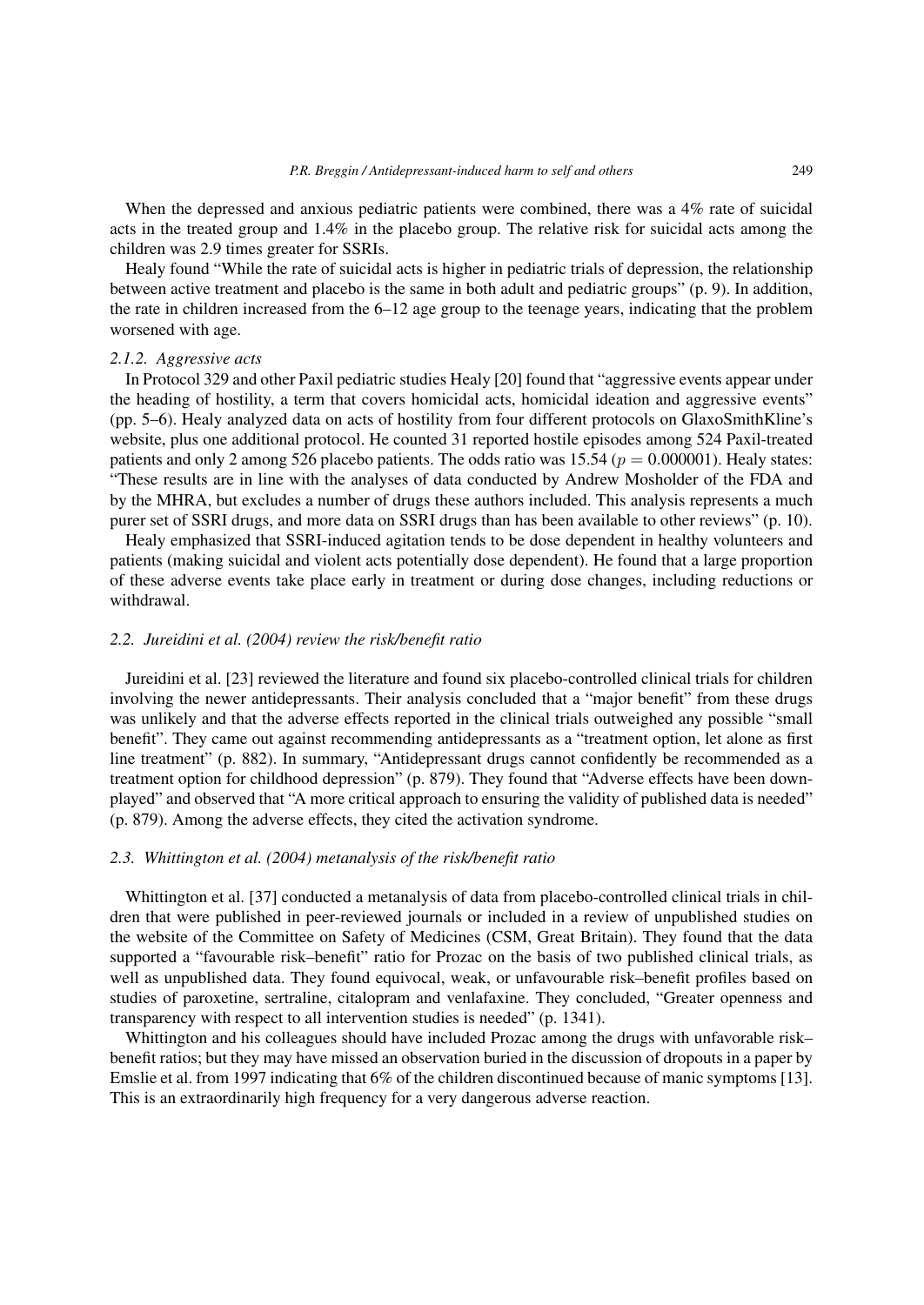In addition, in a prepublication paper delivered at a psychiatric conference prior to the publication of his study in 1997, Emslie reported in 1995 that the clinical trial found not only a 6% rate of mania but an increased rate of aggression in children taking Prozac [11]. However, he failed to make any mention of the increased aggression in the published version [13]. In response to Emslie's prepublication remarks, I wrote a letter to Clinical Psychiatry News challenging Emslie's conclusion that Prozac was safe for children despite drug-induced aggression and mania [5]. At the conclusion of my letter, the editors commented that Emslie "declined to respond".

Jureidini et al. [23] point out that funding for the 1997 Emslie et al. publication was "attributed to National Institute of Mental Health, but that FDA data show the study was sponsored by Eli Lilly" and that funding for an other publication on the subject by Emslie et al. [12] came directly from the drug company with "all authors employed by or otherwise contracted to Eli Lilly" (Table, p. 880). Eli Lilly has a history of hiding suicidality data in its Prozac trials under false headings such as no drug effect [3,20].

# *2.4. Moore's (2004) analysis of FDA spontaneous reporting system data*

Moore [33] analyzed all spontaneous reports to the FDA for the six most commonly prescribed antidepressant drugs: sertraline, paroxetine, fluoxetine, citalopram, bupropion, and venlafaxine. From November 1997 through December 2002 the FDA received 44,026 reports. Children accounted for 5.2% of all reports. Key findings of the study included the following (p. 1):

- **–** Among all ages, the six target drugs were suspected of triggering 3,309 episodes of suicide, attempted suicide, or hostile, violent or other abnormal behaviors. A total of 353 cases were in children under 18 years of age.
- **–** Suicidal/aggressive behaviors were reported in children at more than twice the expected rate given the drugs' medical use in this group.
- **–** Like suicidal/aggressive behaviors, mania/euphoria was also reported more than twice as frequently as expected in children.
- **–** Taken together, suicidal/aggressive behaviors and mania/euphoria describe potentially dangerous changes in mood or personality suspected of being associated with the six target drugs. In children, such reports accounted for 24% of all reported adverse events.

Taken in the context of other confirmatory findings, Moore believes that the evidence provides a strong warning signal concerning the potential of the newer antidepressants to cause suicidal, aggressive, and manic behaviors in children.

## **3. FDA-sponsored research presented at the September 13–14, 2004 FDA hearings**

## *3.1. The Columbia project*

At the follow-up FDA hearing on September 13, 2004, Hammad [18] reported in 2004 on the FDAsponsored Columbia project that analyzed 25 trials with pediatric patients from nine drug development programs. The project also performed a reclassification study of drug company adverse reaction reports for Prozac. The Columbia project found that the antidepressants produced a statistically significant 2–3% increase in the risk of suicidality in children, including suicidal ideation and actions. There were no completed suicides in the group.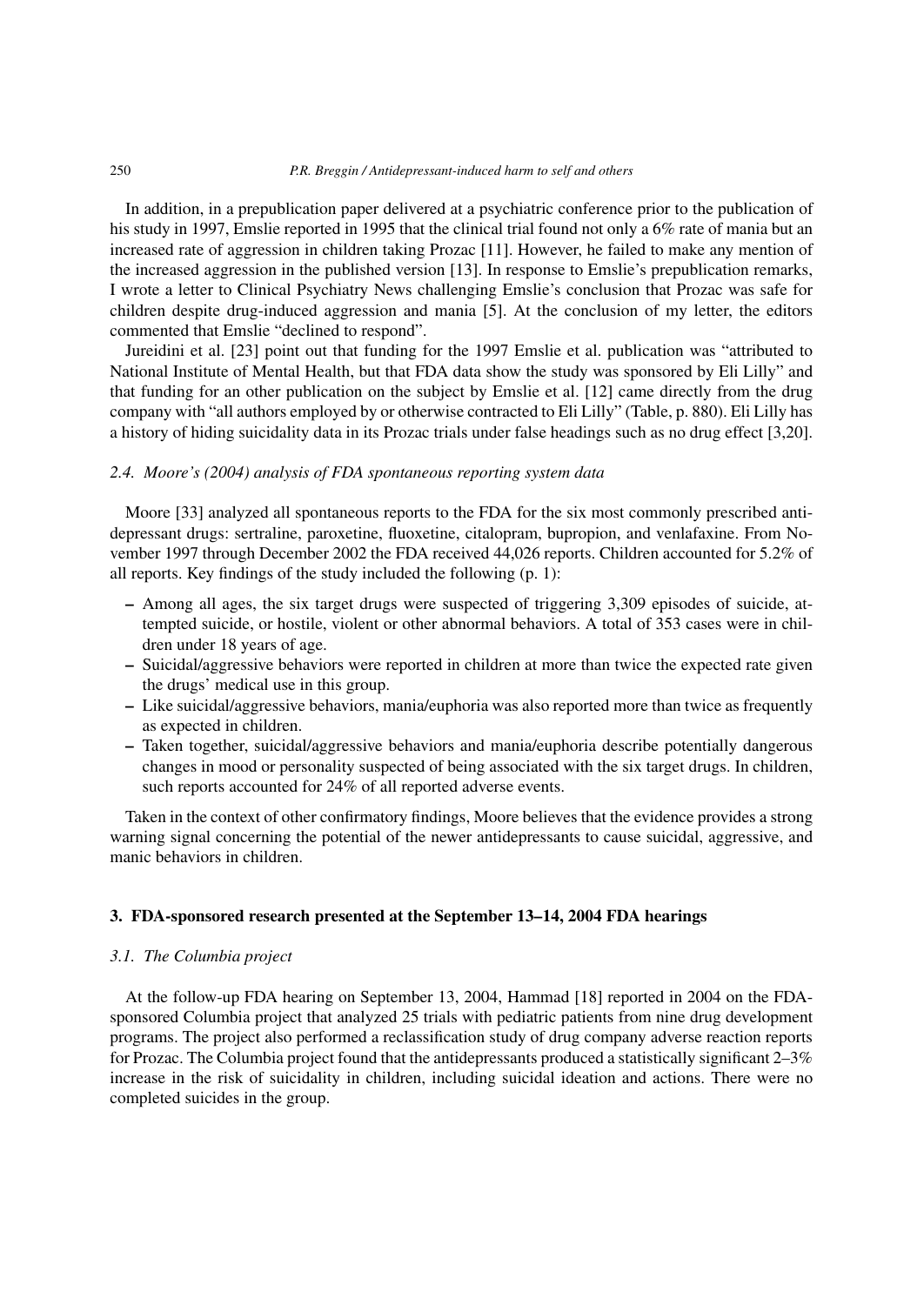#### *3.2. Mosholder studies of SSRI-induced suicidality*

Mosholder of the FDA Office of Drug Safety (ODS) conducted an in-house study that indicated an increased rate of suicidality for SSRIs in controlled clinical trials [34]. The FDA did not allow Mosholder to publish his results or to present them at the initial FDA hearing on February 12, 2004. At the follow-up FDA hearing on September 13, 2004 Mosholder presented his findings, bolstered with additional data from the Columbia study of suicidality in pediatric trials and an officially approved FDA analysis by the Division of Neuropharmacologic Drug Products (DNDP) [35]. Mosholder and the DNDP evaluated all available clinical trials for sertraline, paroxetine, fluoxetine, citalopram, and venlafaxine. Mosholder concluded that his original ODS study and the more recent DNDP analysis both indicated an association of suicidality with antidepressant drug treatment in short-term, placebo-controlled trials in children and adolescents under age eighteen (pediatric patients).

Based on the Columbia, ODS and DNDP studies, Mosholder calculated the risk as equivalent to one event of suicidality for every twelve years of patient treatment.

## *3.3. The actual rates of suicidality are higher*

The estimated rates for suicidality in the Columbia, Mosholder and DNDP studies are far below the actual rates. The available data was not based on the original clinical reports from the principal investigators in the field. Instead, the researchers relied on summaries of these events written by drug company officials. However, drug company officials have laundered suicidality data for Prozac [12] and for Paxil [20,28] by coding them under misleading terms such as no drug effect (Prozac) or emotional lability (Paxil). Furthermore, the dropout rates in Prozac studies have been very high, and follow up studies on the dropouts non-existent, so that it is impossible to know how many suicidal acts took place a day or more afterward in patients who dropped out in a worsened condition. On page 9 of the report by Healy in 2004 [20] one can read that Eli Lilly (Prozac) and GlaxoSmithKline (Paxil) submitted suicide data for placebo groups that originated before or after rather than during the clinical trials. Furthermore, Healy noted that the FDA-sponsored analyses ignored the impact of dose reduction and withdrawal although GlaxoSmithKline in its letter to healthcare professions in Great Britain states that dose lowering may lead to suicidality.

The FDA has not done any follow-up studies of adult patients and has thus far refused offers from this author [8] and from the British Medical Journal [29] to produce drug-company generated data indicating increased suicide rates among adults exposed to SSRIs.

#### *3.4. Laughren's observations*

Thomas Laughren [28], Team Leader of the FDA's Psychiatric Drug Products Group, Division of Neuropharmacologic Drug Products, noted at the September 2004 FDA hearings that suicidality was especially a problem "at the beginning of therapy, or at times of dose changes". He also emphasized the risk "in patients whose depression is persistently worse or whose emergent suicidality is severe, abrupt in onset, or was not part of the patient's presenting symptoms". He further connected suicidality to the development of the stimulant or activation syndrome: "Observe for emergence of other symptoms as well, including: anxiety, agitation, panic attacks, insomnia, irritability, hostility (aggressiveness), impulsivity, akathisia (psychomotor restlessness), hypomania and mania" (p. 2).

Laughren confirmed the failure to find efficacy demonstrated for any of the drugs in the pediatric trials. Only three of fifteen trials reviewed were positive for efficacy in children suffering from major depressive disorder.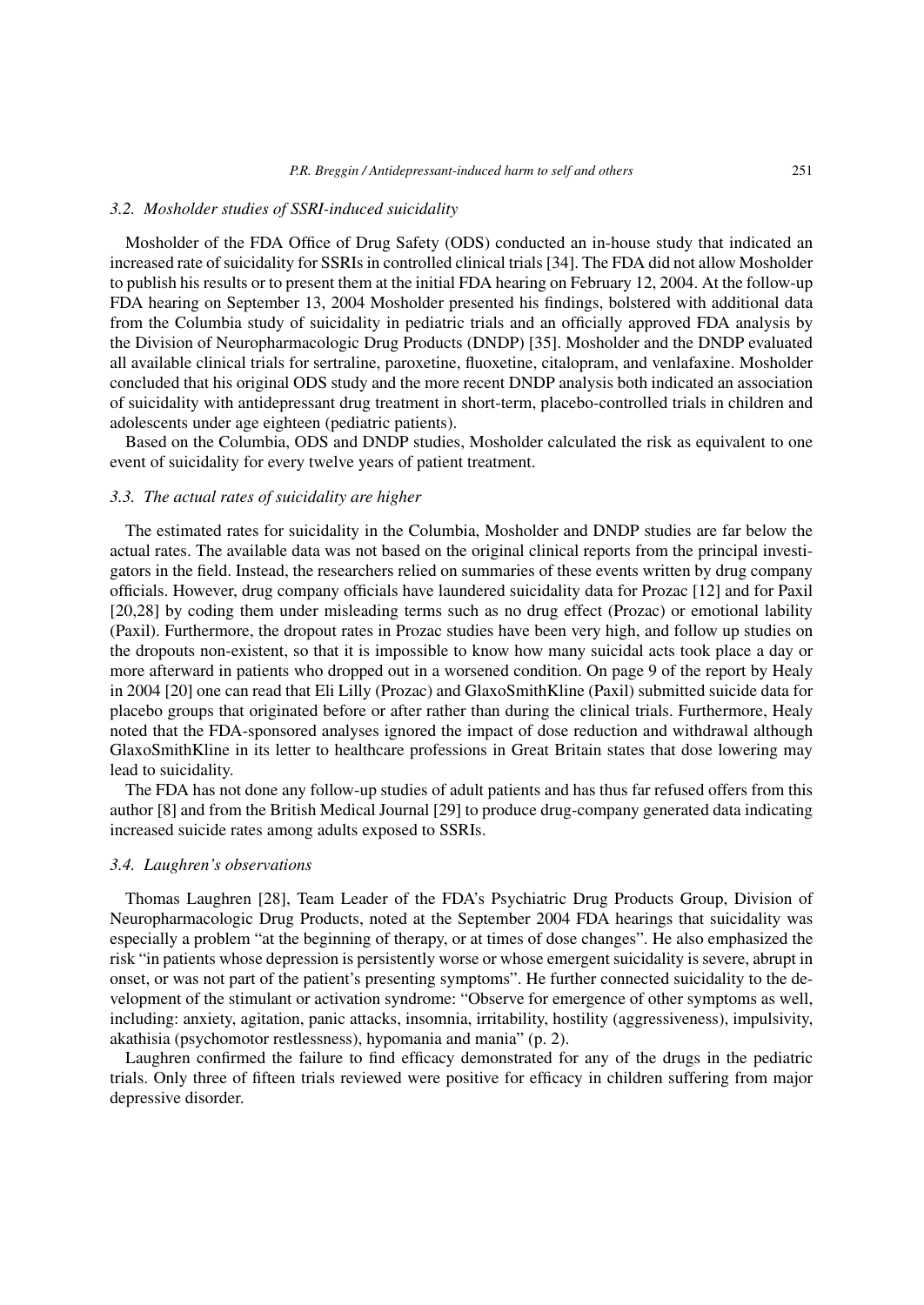### **4. The FDA takes action**

## *4.1. The FDA public health advisory describes activation (stimulant) syndrome*

On March 22, 2004 the FDA published a Talk Paper entitled, "FDA Issues Public Health Advisory on Cautions for the Use of Antidepressants in Adults and Children" [14]. Note that the advisory focused on *adults* as well as children. The FDA stated: "The agency is also advising that these patients be observed for certain behaviors that are known to be associated with these drugs, such as anxiety, agitation, panic attacks, insomnia, irritability, hostility, impulsivity, akathisia (severe restlessness), hypomania, and mania".

The FDA describes these adverse reactions as "known" – that is, scientifically demonstrated or established. The list confirms the existence of the antidepressant-induced stimulant effect or activation syndrome<sup>3</sup> in adults and children with its potential to cause hostility and related behaviors.

## *4.2. The implications of irritability, akathisia and mania*

Three specific terms that appear in several FDA publications are closely related to violence. First, the term "irritability" when used in psychiatry specifically includes heightened aggression. The American Psychiatric Association (2000) *Diagnostic and Statistical Manual of Mental Disorders, IV-TR* (*DSM-III-TR*<sup>4</sup> [1], for example, defines irritability as "persistent anger, a tendency to respond to events with angry outbursts or blaming others, or an exaggerated sense of frustration over minor matters" (p. 349).

Second, "akathisia" is also associated with violence. Akathisia is a drug-induced state of inner irritability and agitation that usually (but not always) manifests itself in hyperactivity. The *DSM-III-TR* states that SSRI antidepressants can cause akathisia and that akathisia can result in severe behavioral abnormalities, including suicide and aggression: "Akathisia may be associated with dysphoria, irritability, aggression, or suicide attempts. It also described, "worsening of psychotic symptoms or behavior dyscontrol" (American Psychiatric Association [1, p. 801]).

Third, drug-induced mania can cause violence and suicide. The *DSM-III-TR* contains many references to antidepressant-induced mood disorders including mania and depression (e.g., American Psychiatric Association, 2000, pp. 361 and 406; footnotes on charts, pp. 362, 365 and 368). For example, the *DSM-IV-TR* section on Manic Episode reaffirms, "Symptoms like those seen in a Manic Episode may also be precipitated by antidepressant treatment such as medication ..." (p. 361). The same section observes that manic episodes can produce "assaultive behavior" (p. 358) and "The person may be hostile and physical threatening to others. Some individuals, especially those with psychotic features, may become physically assaultive or suicidal" (p. 359). Also, "Mood may shift rapidly to anger or depression" (p. 359).

<sup>&</sup>lt;sup>3</sup>Chesney, in 2004 [10], speaking on the Pediatric Drug Committee at the FDA hearings, confirmed that the advisory committee considered aggression and hostility to be aspects of the activation syndrome.

<sup>&</sup>lt;sup>4</sup>The *DSM-III-TR* represents a scientific consensus of experts in the field. The introduction states, "The utility and credibility of DSM-IV require that it focus on its clinical, research, and educational purposes and be supported by an extensive empirical foundation" (p. xxiii). Furthermore, it states, "It must be noted that the DSM-IV reflects a consensus about the classification and diagnosis of mental disorders derived at the time of its initial publication" (p. xxiii). The *DSM-IV-TR* endorses its application to the legal arena: "By providing a compendium based on a review of the pertinent clinical and research literature, DSM-IV may facilitate the legal decision-makers' understanding of the relevant characteristics of mental disorders" (p. xxiii).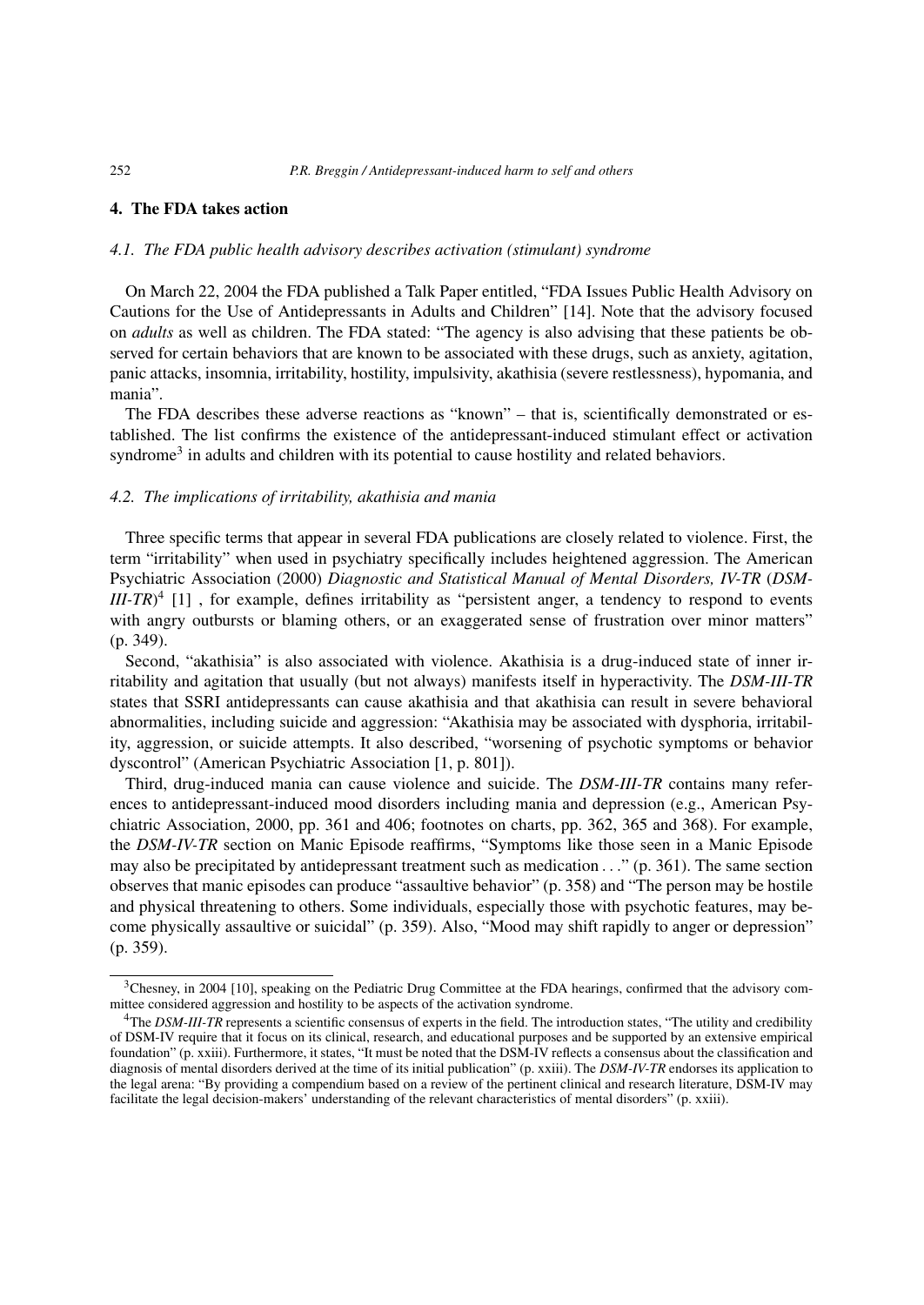#### *4.3. The FDA further confirms SSRI-induced abnormal behavior, including violence and aggression*

Following its March 22, 2004 Public Health Advisory, the FDA continued to emphasize its conclusions that SSRIs can cause suicidality in children and a variety of stimulant or activation symptoms in adults and children that are implicated in both suicide and violence.

On October 15, 2004 (updated October 28, 2004) the FDA made official its "labeling change request" for antidepressants requiring drug companies to update their labels with specific language [16]. In its highest level of warning, a black box, the FDA unequivocally endorsed causality for antidepressantinduced suicidality: "Antidepressants increase the risk of suicidal thinking and behavior (suicidality) in children and adolescents with major depressive disorder (MDD) and other psychiatric disorders" (p. 1).

The FDA labeling request also includes the following: "All pediatric patients being treated with antidepressants for any indication should be observed closely for clinical worsening, suicidality, and unusual changes in behavior, especially during the initial few months of a course of drug treatment, or at times of dose changes, either increases or decreases" (p. 2).

The label update suggested changing the therapeutic regimen, or stopping the medication, in medicated patients with worsening depression or suicidality "especially if these symptoms are severe, abrupt in onset, or were not part of the patient's presenting symptoms" (p. 3).

The new antidepressant labels will also be required to contain the following warning statement about activation or stimulation, including hostility and aggression: "The following symptoms, anxiety, agitation, panic attacks, insomnia, irritability, hostility (aggression), impulsivity, akathisia (psychomotor restlessness), hypomania, and mania, have been reported in adult and pediatric patients being treated with antidepressants for major depressive disorder as well as for other indications, both psychiatric and non-psychiatric" (p. 3).

The reference to "non-psychiatric" indications confirmed that the activation syndrome, including hostility and aggression, can occur in patients who have not been given psychiatric diagnoses. This contradicted the myth that these reactions are confined to mentally disordered individuals and specifically individuals who are being treated for depression.

In its letter requiring a label change, the FDA also summarized the results of its analyses of controlled clinical trials presented at the September 2004 hearing [15]: "Pooled analyses of short-term placebo controlled trials of nine antidepressant drugs (SSRIs and others) in children and adolescents with MDD, OCD and other psychiatric disorders (a total of 24 trials involving over 4400 patients) have revealed a greater risk of adverse events representing suicidal behavior or thinking (suicidality) during the first few months of treatment in those receiving antidepressants. The average risk of such events on drug was 4%, twice the placebo risk or 2%. There was considerable variation in risk among drugs, but a tendency toward an crease for almost all drugs studied".

The FDA repeated and summarized these themes in the label section on information for patients and their families: "Patients and their families should be encouraged to be alert for the emergence of anxiety, agitation, panic attacks, insomnia, irritability, hostility, impulsivity, akathisia, hypomania, mania, and other unusual changes in behavior, worsening of depression, and suicidal ideation, especially early during antidepressant treatment and when the dose is adjusted up or down. Families and caregivers of patients should be advised to observe for the emergence of such symptoms on a day-to-day basis, since changes may be abrupt. Such symptoms should be reported to the patient's physician, especially if they are severe, abrupt in onset, or were not part of the patient's presenting symptoms" (p. 5).

On November 3, 2004, the FDA published its "FDA Proposed Medication Guide: About Using Antidepressants in Children and Adults" [17]. In a heading entitled "What to Watch out for in Children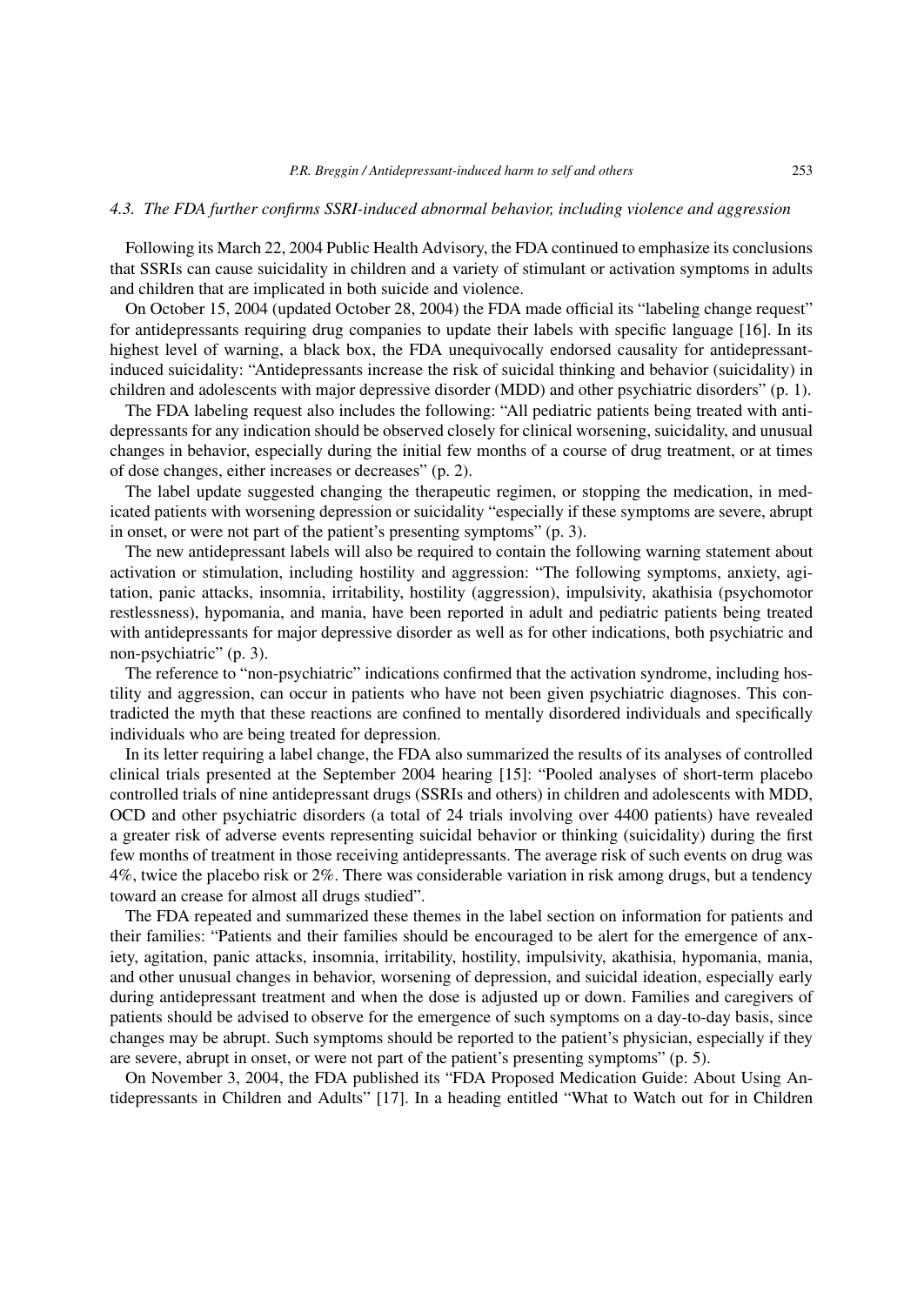or Teens Taking Antidepressants", it listed twelve items with bullets. Four are especially relevant to the production of violence:

- **–** Feeling very agitated or restless;
- **–** New or worse irritability;
- **–** Acting aggressive, being angry, or violent;
- **–** Acting on dangerous impulses (p. 2).

## *4.4. Pharmaceutical company responses*

As of November 14, 2004 when this author downloaded information from Prozac.com, Zoloft.com and Paxil.com, none of the information provided by the companies had been updated to meet the new FDA standards. The following information concerning suicide was provided on Prozac: "In addition, patients and their caregivers should be aware of the following information: Depression, as a disease, can be associated with periods when the symptoms can worsen and thoughts of suicide can emerge. Patients and their families should watch for these as well as for anxiety, agitation, panic, difficulty sleeping, irritability, hostility, aggressiveness, impulsivity, restlessness, or over excitement and hyperactivity. Call the doctor if any of these are severe or occur suddenly. Be especially observant at the initiation of antidepressant drug therapy and when there is a change in dose".

The above warning material is not contained in a black box and does not make clear that any of these adverse events are associated with the drug rather than with depression.

## **5. British regulatory actions**

The British began investigating the risks of SSRIs in children before the FDA and helped to spur the American agency into action. After a series of investigations and reports, on December 10, 2003 the Medicines and Healthcare Products Regulatory Agency (MHRA) issued an "Urgent Message" to healthcare providers that gave a "summary of advice" stating "Paroxetine, venlafaxine, sertraline, citalopram and escitalopram are now contraindicated in pediatric MDD in the under 18s" [31]. The MHRA concluded that the "risk/benefit balance is unfavourable" for children for all of the newer antidepressants except Prozac. (Contrary to the MHRA, the FDA found an increased rate of suicidality for Prozac.) The MHRA did find an increased rate of mania and hypomania in children compared to adults for Prozac but not self-harm or suicidal thoughts. For sertraline it found increased rates of agitation, anorexia, insomnia and suicidal thoughts and self-harm. For citalopram, paroxetine and venlafaxine it found increased rates of self-harm and for escitalopram and fluvoxamine it found no data from clinical trials.

A contraindication for children means that the drug should not be given to them. The FDA has the power to label the antidepressants contraindicated in children but failed to do so. Furthermore, the British did not add to warnings concerning these drugs for adults.

One year later on December 6, 2004 the MHRA published its conclusions, a Dear Doctor letter, and new warnings for SSRIs. The MHRA continued to warn about SSRI-induced suicidality in children under eighteen. In its new warnings entitled "Suicidal Thoughts/Behaviour" the agency required the following warning [32] "The use of [any SSRI] has been associated with the development of psychomotor restlessness, which clinically may be very similar to akathisia, characterized by a subjectively unpleasant or distressing restlessness and need to move often unaccompanied by an inability to sit or stand still" (p. 1).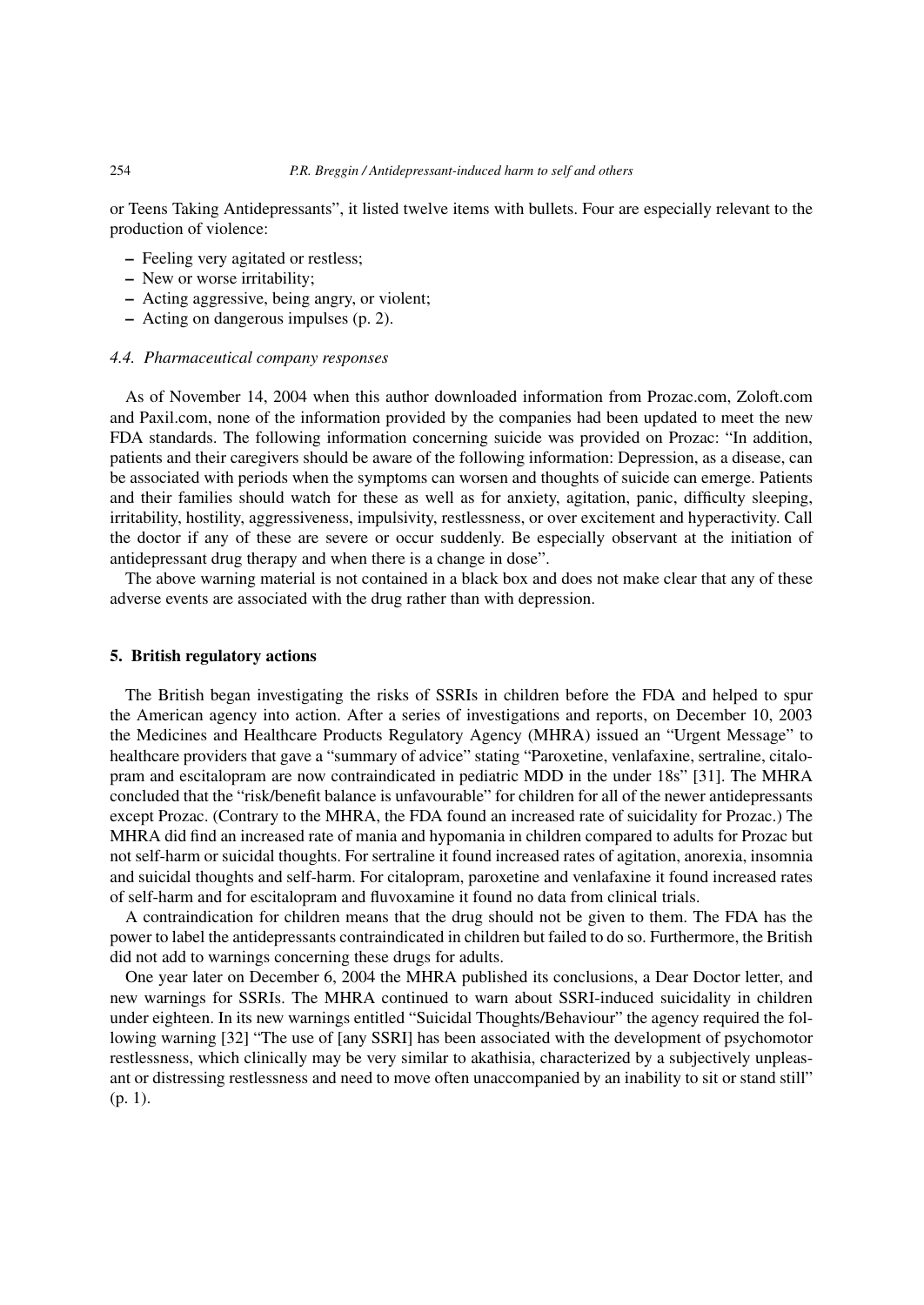The MHRA also published the "Report of the Focus Group" of the Committee on Safety of Medicines (CSM) [22]. As a discussion point, the focus group noted in parentheses, "Members of the group commented that suicidal ideation and akathisia can happen within a short time of initiating treatment, with a sudden change in dose, or as a consequence of missing a dose or on drug withdrawal". (This author has evaluated cases of akathisia and agitation in association with violence or suicide occurring under all four of these listed drug conditions: at the start of treatment, at dose changes, after a missed dose, and during withdrawal.)

Ultimately the British agency concluded that all the SSRIs except Prozac are ineffective in children and that all (including Prozac) pose some risk of causing suicidality. It banned the use of all SSRIs except Prozac in children under age eighteen [31,32].

#### **6. Canadian regulatory actions**

On June 3, 2004, before the FDA issued its formal label changes, Health Canada (the Canadian drug regulatory agency) issued an Advisory: "Health Canada advises Canadians of stronger warnings for SSRIs and other newer antidepressants<sup>"5</sup> [19].

The advisory made a broader warning than the later U.S. version: "These new warnings indicate that patients of all ages taking these drugs may experience behavioural and/or emotional changes that may put them at increased risk of self-harm or harm to others". Unlike the FDA, Health Canada applied the warning to children and adults and warned about both harm to self (suicide) and harm to others (violence).

The advisory described the stimulant syndrome and related it to suicide (harm to self) and violence (harm to others): "Patients, their families and caregivers should note that a small number of patients taking drugs of this type may feel worse instead of better, particularly within the first few weeks of treatment or when doses are adjusted. For example, they may experience unusual feelings of agitation, *hostility* or anxiety, or have impulsive or disturbing thoughts that could involve *self-harm or harm to others*". (Emphases added.)

The advisory encouraged awareness of the whole range of stimulant-like or activation symptoms for all age groups: "Doctors are advised to carefully monitor patients of all ages for emotional or behavioural changes that may indicate potential for harm, including suicidal thoughts and the onset or worsening of agitation-type adverse events".

After consultations with Health Canada, Pfizer upgraded its warnings for Zoloft (sertraline) on May 26, 2004 [36]. In a black boxed warning under the rubric "Adult and Pediatrics: Additional data", the new warnings contain some of the basic material in the subsequently published Advisory from Health Canada, including the risk of both suicide and violence in children and adults: "There are clinical trial and post-marketing reports with SSRIs and other newer antidepressants, in both pediatrics and adults, of severe agitation-type adverse events coupled with self-harm or harm to others. The agitation-type events include: akathisia, agitation, disinhibition, emotional lability, hostility, aggression, depersonalization. In some cases, the events occurred within several weeks of starting treatment".

The warning specified, "Rigorous clinical monitoring for suicidal ideation or other indicators of potential for suicidal behavior is advised in patients of all ages. This includes monitoring for agitation-type emotional and behavioural changes".

<sup>5</sup>The drugs addressed by Health Canada were bupropion (Wellbutrin and Zyban), citalopram (Celexa), Fluoxetine (Prozac), fluvoxamine (Luvox), mirtazapine (Remeron), Paroxetine (Paxil), sertraline (Zoloft) and venlaflaxine (Effexor).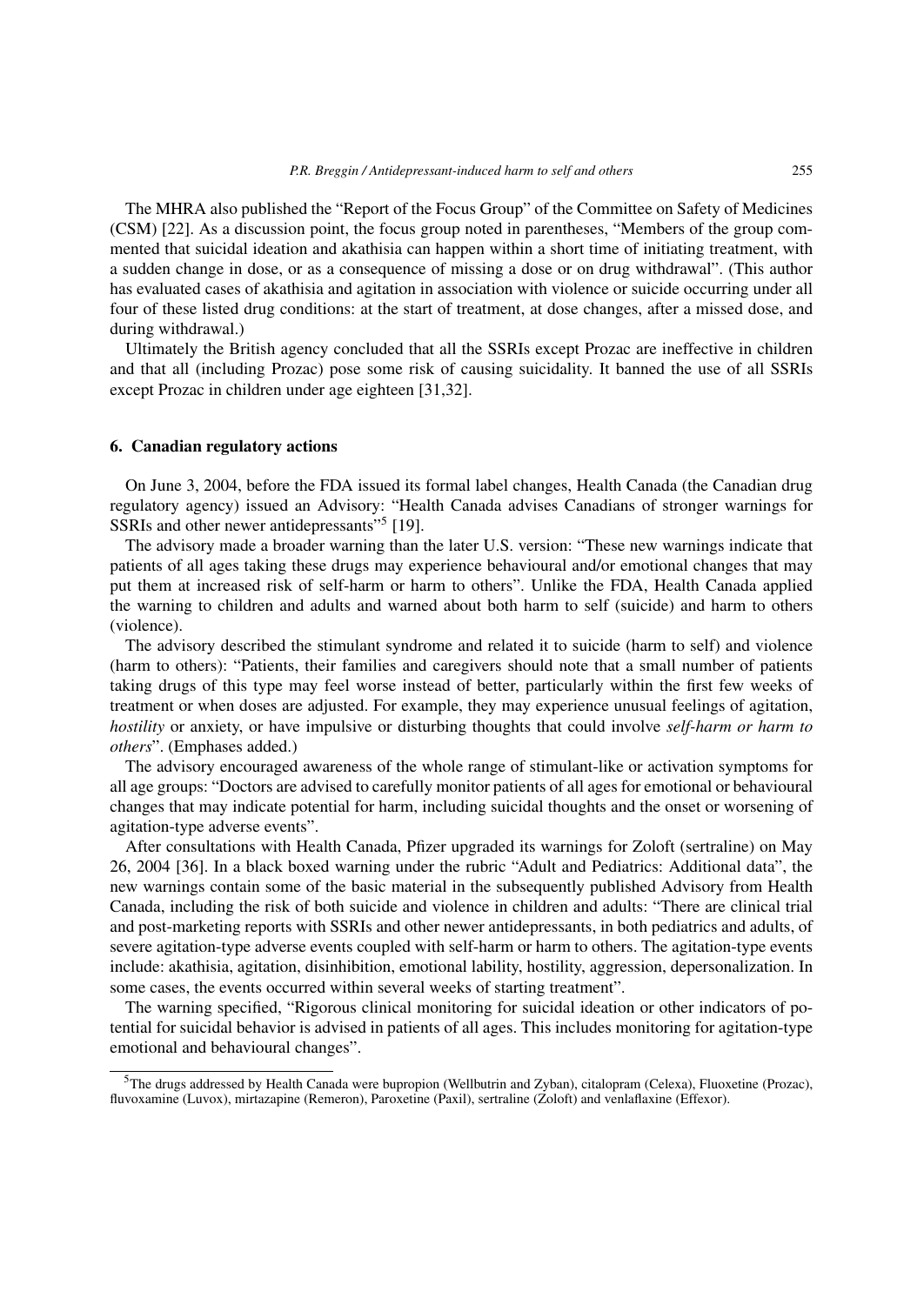The list of adverse reactions – "akathisia, agitation, disinhibition, emotional lability, hostility, aggression, depersonalization" – once again underscores the potential risk of violence. The term "disinhibition" does not appear in the FDA lists of adverse effects but is encompassed by several FDA terms such as irritability, agitation, and impulsivity. All of these symptoms are commonly seen in association with violence.

## **7. Discussion**

# *7.1. Earlier documentation of the antidepressant-induced stimulant syndrome, violence and suicide*

Evidence for the capacity of the newer antidepressants to produce stimulation with violence against self and others has been accumulating for more than a decade and has been reviewed recently by this author [6]. The evolution of the author's concept of antidepressant-induced activation or stimulation has been documented since 1992 [2–4,7,9]. Shortly before the FDA hearings, this author summarized [6]: "Mania with psychosis is the extreme end of a stimulant continuum that often begins with lesser degrees of insomnia, nervousness, anxiety, hyperactivity and irritability and then progresses toward more severe agitation, aggression, and varying degrees of mania" (p. 32).

The FDA and Health Canada confirmed my observations when they used almost identical language in their recent warnings about the risks associated with the newer antidepressants.

## *7.2. Stimulation as a cause of suicidality and violence*

There are at least four stimulant-like syndromes that can lead to violence and suicide [6]:

- 1. The production of a *stimulant continuum* that often begins with lesser degrees of insomnia, nervousness, anxiety, hyperactivity and irritability and then progresses toward more severe agitation, aggression, and varying degrees of mania. Mania or manic-like symptoms include disinhibition, grandiosity, sleep disturbances, and out-of-control aggressive behavior, including cycling into depression and suicidality.
- 2. The production of a combined state of *stimulation and depression* an *agitated depression* with a high risk of suicide and violence. Often the overall depression is markedly worsened.
- 3. The production of *obsessive preoccupations* with aggression against self or others, often accompanied by a worsening of any pre-existing depression.
- 4. The production of *akathisia,* an inner agitation or jitteriness that is usually (but not always) accompanied by an inability to stop moving. It is sometimes described as psychomotor agitation or restless leg syndrome. The state causes heightened irritability and frustration with aggression against self or others, and often a generally worsening of the mental condition (p. 46).

## *7.3. Criteria for the diagnosing SSRI-induced violence confirmed by FDA*

Based on clinical and forensic experience and research studies, the conditions can be defined under which SSRI-induced suicide and violence can be diagnosed [6]. Although most cases will not display all of the criteria, most cases will display one or more of them. As annotated in the following list, the recent FDA and Canadian warnings confirm the essentials of these earlier observations:

1. A relatively sudden onset and rapid escalation of the compulsive aggression against self and/or others.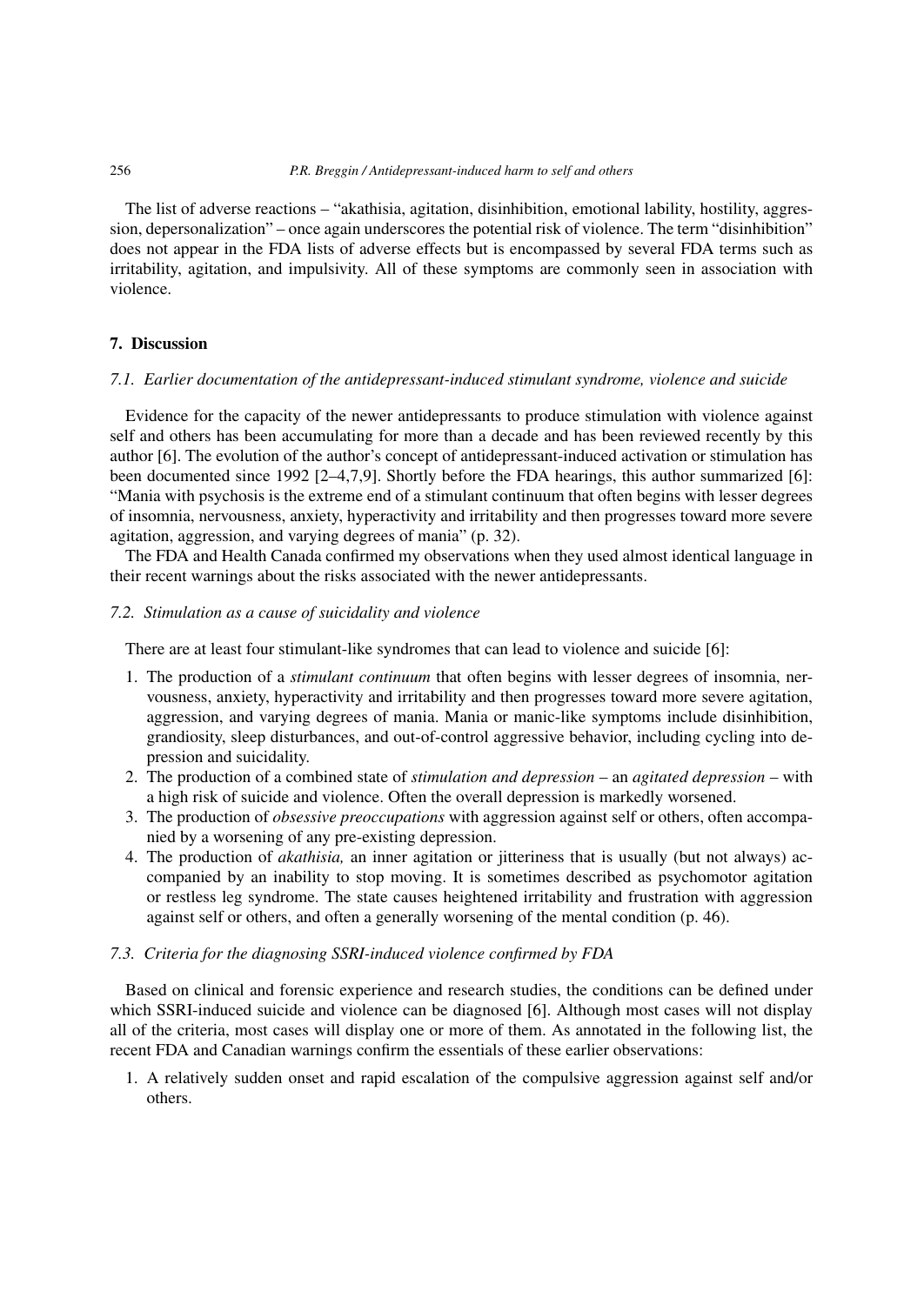- **–** Confirmed in the FDA label's mention of drug-induced increased depression or suicidality "especially if these symptoms are severe, abrupt in onset ..."
- 2. A recent (typically within two months) initial exposure to the medication, or a recent change in the dose of the medication, or a recent addition or removal of another psychoactive substance to the regimen.
	- **–** Confirmed by the FDA label update note that suicidality occurs "especially early during antidepressant treatment and when the dose is adjusted up or down".
- 3. The presence of other adverse drug reactions, often involving akathisia or stimulation along a continuum from irritability and agitation to agitated depression and mania.
	- **–** Confirmed by the FDA's listing of these events in the label, including akathisia, irritability, agitation, and mania.
	- **–** Confirmed by Health Canada linking stimulant effects to the production of harm against self and others in children and adults.
- 4. Resolution of the syndrome after termination of the causative medication, often with a marked overall improvement in the individual's mental status.
	- **–** Not addressed by the FDA.
- 5. An extremely violent and/or bizarre quality to the thoughts and actions.
	- **–** Partially confirmed by the FDA's warning to be alert for antidepressant adverse reactions "especially if they are severe".
- 6. An obsessive, compelling, unrelenting quality to the thoughts and actions.
	- **–** Not addressed by the FDA.
- 7. An out-of-character quality for the individual as determined by the individual's history.
	- **–** Confirmed by the FDA label mention of "unusual changes in behavior" and new symptoms that "were not part of the patient's presenting symptoms".
- 8. An alien or ego-dystonic quality as determined by the individual's subjective report.
	- **–** Not addressed by the FDA.

# **8. Conclusion**

In 2004, drug regulatory agencies in the United States (FDA), Canada (Health Canada) and Great Britain (MHRA) addressed the issue of antidepressant-induced suicidality in the pediatric population (under age 18). All three agencies confirmed that the new antidepressants cause suicidality in children and adolescents, and issued warnings to the public and healthcare professionals. The MHRA banned the use of the newer antidepressants (except Prozac) in children.

The FDA focused on the SSRIs fluoxetine (Prozac), fluvoxamine (Luvox), paroxetine (Paxil), sertraline (Zoloft), citalopram (Celexa) and escilalopram (Lexapro), as well as venlafaxine (Effexor), mirtazapine (Remeron), Wellbutrin or Zyban (bupropion) and nefazodone (Serzone). The American agency required a black box warning concerning suicidality in children and additional warnings concerning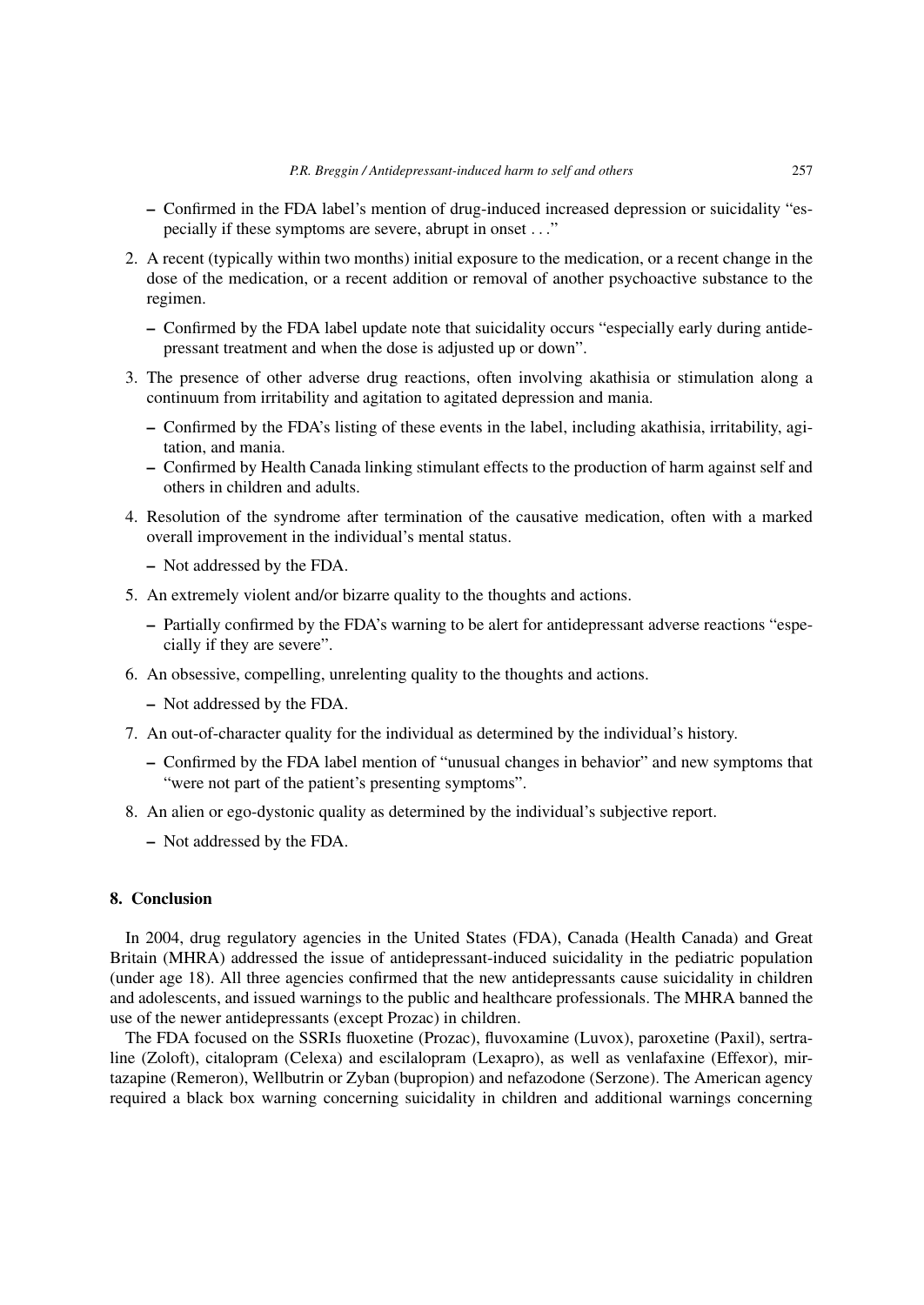stimulation effects in children and adults, including hostility and aggression. The agency published its "FDA Proposed Medication Guide: About Using Antidepressants in Children and Adults" in which it warned about patients showing signs of violence on antidepressants, including "new or worse irritability", "acting aggressive, being angry, or violent" and "acting on dangerous impulses".

Health Canada warned that antidepressants cause stimulation or activation in children and adults, including a variety of adverse events related to violence, such as agitation, irritability, dyscontrol, hostility, aggression, and mania. Health Canada warned about the risk of harm to self and others in children and adults.

In conclusion, clinicians need to give greater attention to antidepressant-induced activation (stimulation) that can result in both suicidal and violent acts in children and adults.

## **References**

- [1] American Psychiatric Association, *Diagnostic and Statistical Manual of Mental Disorders*, 4th edn, Text Revision (DSM-IV-TR), American Psychiatric Association, Washington, DC, 2000.
- [2] P. Breggin, A case of fluoxetine-induced stimulant side effects with suicidal ideation associated with a possible withdrawal syndrome ("crashing"), *International Journal of Risk & Safety in Medicine* **3** (1992), 325–328.
- [3] P. Breggin, *Brain-Disabling Treatments in Psychiatry: Drugs, Electroshock, and the Role of the FDA*, Springer, New York, 1997.
- [4] P. Breggin, Fluvoxamine as a cause of stimulation, mania, and aggression with a critical analysis of the FDA-approved label, *International Journal of Risk and Safety in Medicine* **14** (2002), 71–86.
- [5] P. Breggin, Prozac "hazardous" to children, *Clinical Psychiatry News* **23** (1995), 10.
- [6] P. Breggin, Suicidality, violence and mania caused by selective serotonin reuptake inhibitors (SSRIs): A review and analysis, *International Journal of Risk and Safety in Medicine* **16** (2003/2004), 31–49.
- [7] P. Breggin, *The Antidepressant Fact Book*, Perseus Books, Cambridge, MA, 2001.
- [8] P. Breggin (2004, September 13), Presentation at a Public Hearing of the Food and Drug Administration (FDA). Transcript of Meeting of the Center for Drug Evaluation and Research, pp. 353–354. Joint meeting of the CDER Psychopharmacologic Drugs Advisory Committee and the FDA Pediatric Advisory Committee. Bethesda, Maryland. www.fda.gov.
- [9] P. Breggin and G. Breggin, *Talking Back to Prozac: What Doctors Aren't Telling You about Today's Most Controversial Drug*, St. Martin's Press, New York, 1994.
- [10] P. Chesney (2004, September 13), Remarks by P. Joan Chesney, M.D., member of the Pediatric Advisory Committee, p. 187. Food and Drug Administration. Transcript of Meeting. Center for Drug Evaluation and Research. Joint meeting of the CDER Psychopharmacologic Drugs Advisory Committee and the FDA Pediatric Advisory Committee. Bethesda, Maryland. www.fda.com.
- [11] G.J. Emslie, Prozac for kids: "Landmark" study affirms drug's use, *Clinical Psychiatry News* **23** (1995), 1.
- [12] G.J. Emslie, J.H. Heiligenstein, K.D. Wagner, S.L. Hoog, D.E. Ernest, E. Brown, M. Nilsson and J.G. Jacobson, Fluoxetine for acute treatment of depression in children and adolescents: a placebo-controlled randomized clinical trial, *Journal of the American Academy of Child and Adolescent Psychiatry* **41** (2002), 1205–1215.
- [13] G.J. Emslie, A.J. Rush, W.A. Weinberg, R.A. Kowatch, C.W. Hughes, T. Carmody and T.J. Rintelmann, A double-blind, randomized, placebo-controlled trial of fluoxetine in children and adolescents with depression, *Archives of General Psychiatry* **54** (1997), 1031–1037.
- [14] Food and Drug Administration (FDA), FDA issues Public Health Advisory on cautions for use of antidepressants in adults and children, Rockville, Maryland (2004, March 22). www.fda.gov.
- [15] Food and Drug Administration (FDA), Transcript of Meeting of the Center for Drug Evaluation and Research. Joint meeting of the CDER Psychopharmacologic Drugs Advisory Committee and the FDA Pediatric Advisory Committee. Bethesda, Maryland (2004, September 14). www.fda.gov.
- [16] Food and Drug Administration (FDA), Labeling change request letter for antidepressant medication. Rockville, Maryland (2004, October 15). www.fda.gov.
- [17] Food and Drug Administration (FDA), FDA proposed medication guide: about using antidepressants in children or teenagers. Rockville, Maryland (2004, November 3). www.fda.gov.
- [18] T. Hammad, Results of analysis of suicidality in pediatric trials in newer antidepressants. Delivered at the Center for Drug Evaluation and Research. Joint meeting of the CDER Psychopharmacologic Drugs Advisory Committee and the FDA Pediatric Advisory Committee. Bethesda, Maryland (2004, September 13).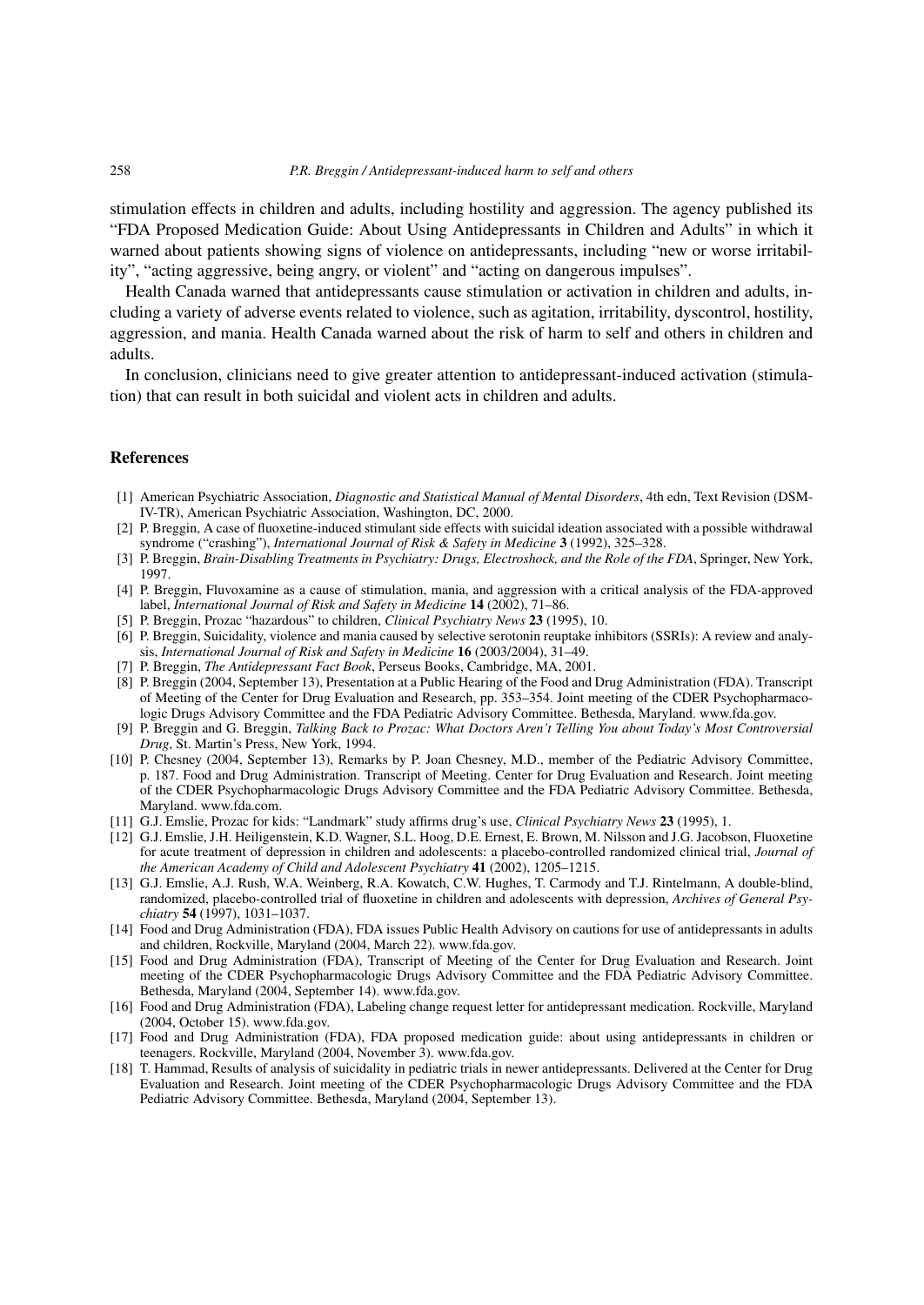- [19] Health Canada Online, Advisory: Health Canada advises Canadians of stronger warnings for SSRIs and other newer antidepressants (2004, June 3). www.hc-sc.ca/English/protection/warnings/2004/2004\_31.htm.
- [20] D. Healy, Letter from David Healy, M.D. to Peter J. Pitts, Association Commissioner for External Relations, Food and Drug Administration – Re: Suicidal evidence not addressed by FDA (2004, February 19). www.ahrp.org.
- [21] D. Healy and C. Whitaker, Antidepressants and suicide: Risk-benefit conundrums, *Journal of Psychiatry and Neuroscience* **28** (2003), 331–339.
- [22] http://www.mhra.gov.uk/news/2004/AnnexD.pdf.
- [23] J. Jureidini, C. Doecke, P. Mansfield, M. Haby, D. Menkes and A. Tonkin, Efficacy and safety of antidepressants for children and adolescents, *British Medical Journal* **328** (2004), 879–883.
- [24] M. Keller, N. Ryan, M. Strober, R. Klein, S. Kutcher, B. Birmaher, G. Emslie, K. Wagner, E.B. Weller, N.C. Winters, R. Oakes and J.P. McCafferty, Efficacy of paroxetine in the treatment of adolescent major depression: A randomized, controlled trial, *J. Am. Acad. Child. Adolesc. Psychiatry* **40** (2001), 762–772.
- [25] A. Khan, S. Kahn, R. Leventhal and W. Brown, Symptom reduction and suicide risk in patients treated with placebo in antidepressant clinical trials: a replication analysis of the Food and Drug Administration database, *International Journal of Neuropsychopharmacology* **4** (2001), 113–118.
- [26] A. Khan, H. Warner and W. Brown, Symptom reduction and suicide risk in patients treated with placebo in antidepressant clinical trials, *Archives of General Psychiatry* **57** (2000), 311–317.
- [27] I. Kirsch, T. Moore, A. Scoboria and S. Nicholls, The emperor's new drugs: an analysis of antidepressant medication data submitted to the US Food and Drug Administration, *Prevention and Treatment* **5** (2002), Article 23. www. journals.apa.org/prevention/volume5/pre0050023a.html.
- [28] T. Laughren, Regulatory background on antidepressants and suicidality in pediatric patients. Delivered at the Center for Drug Evaluation and Research. Joint meeting of the CDER Psychopharmacologic Drugs Advisory Committee and the FDA Pediatric Advisory Committee. Bethesda, Maryland (2004, September 13).
- [29] J. Lenzer, Documents missing from a 10 year old murder case sent to the BMJ, *British Medical Journal* **329** (2004), 1365.
- [30] L. Marangell, S. Yudofsky and J. Silver, Psychopharmacology and electroconvulsive therapy, in: *The American Psychiatric Press Textbook of Psychiatry*, R. Hales, S. Yudofsky and J. Talbott, eds, 3rd edn, American Psychiatric Press, Washington, DC, 1999, Chapter 27.
- [31] MHRA, [Medicines and Healthcare products Regulatory Agency, Great Britain]. Questions and Answers: Advice on SSRIs in children from the Committee on Safety of Medicines. Updated February 12, 2004. www.mhra.gov.uk.
- [32] MHRA, [Medicines and Healthcare products Regulatory Agency, Great Britain]. Suicidal thoughts/behavior. December 6, 2004. www.mhra.gov.uk.
- [33] T. Moore, Antidepressant drugs and suicidal/aggressive behaviors (2004, January 6). 2021 K Street NW, Suite 800, Washington, DC 20006. www.DrugSafetyResearch.com.
- [34] A.D. Mosholder, Suicidality in pediatric clinical trials with paroxetine and other antidepressant drugs. Memo from Mosholder to Russell Katz, Director, Division of Neuropharmacological Drug Products. Rockville Maryland: Department of Health and Human Services, Food and Drug Administration, Center for Drug Evaluation and Research (2004, February 18). www.ahrp.org.
- [35] A.D. Mosholder, Comparison between original ODS and Current DNDP analyses of pediatric suicidality data sets. Delivered at the Meeting of Psychopharmacological Drugs Advisory Committee and Pediatric Drugs Advisory Committee on September 13, 2004, Bethesda, Maryland.
- [36] Pfizer Canada Inc., Stronger WARNING for SSRIs and other new antidepressants regarding the potential for behavioral and emotional changes including risk of self harm (2004, May 26). www.hc-sc.gc.ca/hpfb-dgpsa/tpd-dpt/Zoloft.
- [37] C. Whittington, T. Kendall, P. Fonagy, D. Cottrell and E. Boddington, Selective serotonin reuptake inhibitors in childhood depression: Systematic review of published versus unpublished data, *Lancet* **363** (2004), 1341–1345.